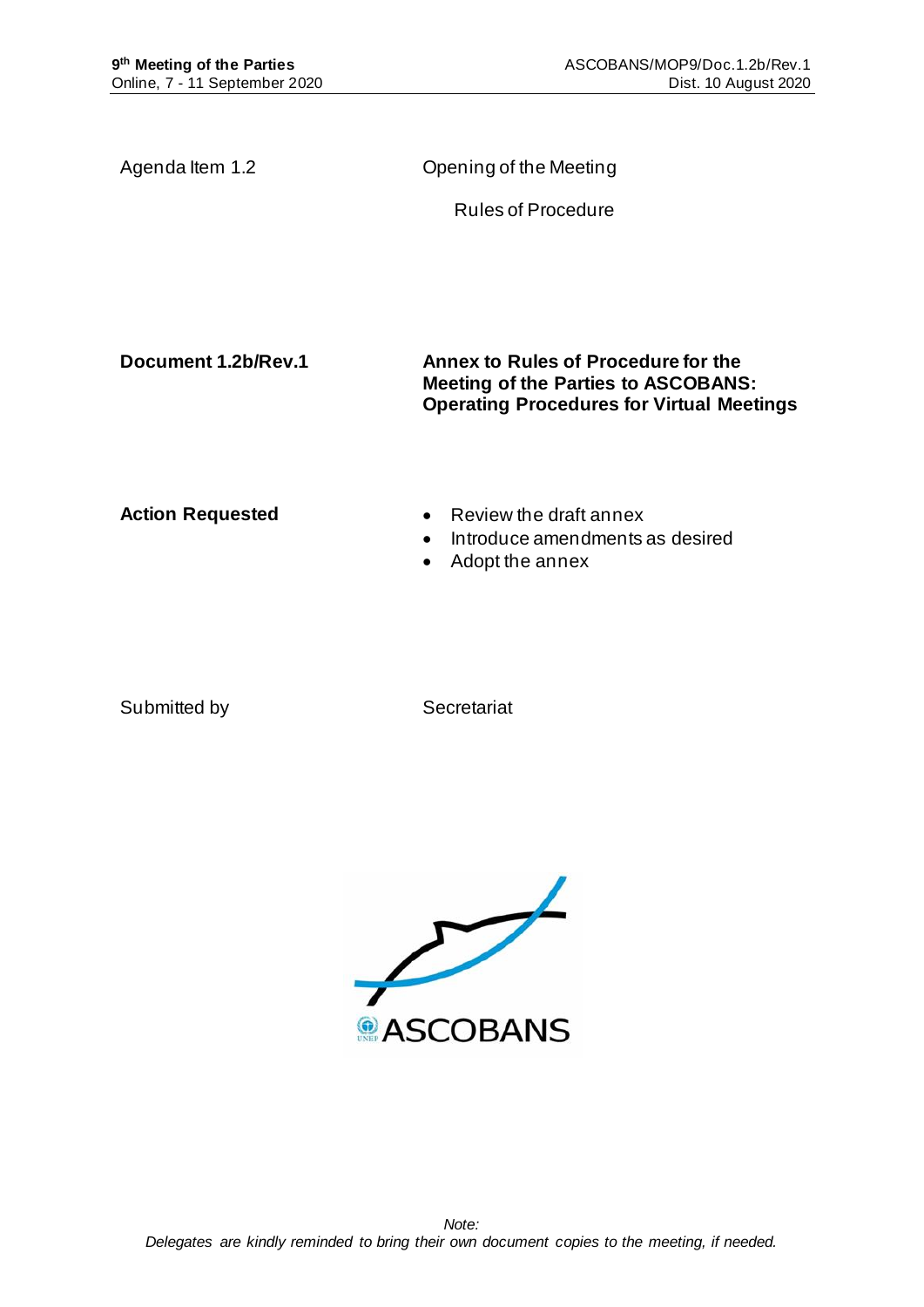# **Secretariat's Note**

The COVID-19 pandemic has rendered physical gatherings impossible, and so has presented UNEP and multilateral environmental agreements with the challenge of devising solutions, that may apply not only during but also beyond the pandemic.

UNEP conducted an internal study on options, opportunities and barriers for accelerating a transition to multilateralism in a virtual setting. The study looked at Rules of Procedure highlighted that virtual meetings should seek to follow the applicable Rules of the body in question. Thus, the intention should not be to revise Rules but rather to ensure that they can be applied in the context of a virtual meeting, with supplementary Rules, as appropriate. Operating procedures for virtual meetings should not deviate from but rather elaborate and/or interpret the Rules.

The ASCOBANS Rules of Procedure were adopted on the implicit understanding that meetings would be conducted in person. However, they do not preclude meeting through a virtual format. Annex 1 to this document, which, once adopted, will be annexed to the existing Rules of Procedure, elaborates certain adjustments or additions to the Rules that may be necessary with such a change in format.

The Parties are requested to adopt the annex as an addendum to the Rules of Procedure presented in [ASCOBANS/MOP9/Doc.1.2](https://www.ascobans.org/en/document/rules-procedure-meeting-parties-ascobans-1).

Revision 1 corrects a typo in the annex title.